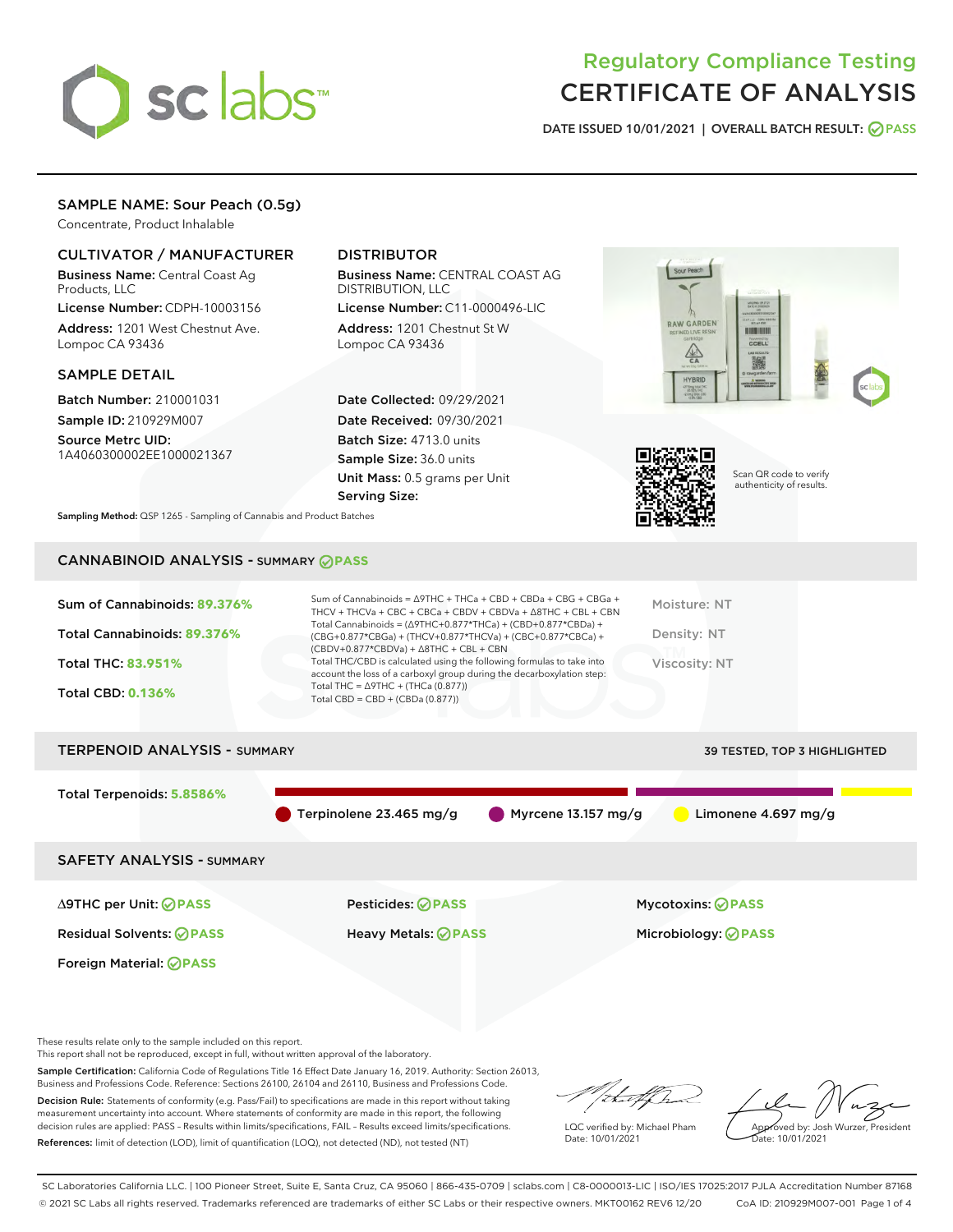



SOUR PEACH (0.5G) | DATE ISSUED 10/01/2021 | OVERALL BATCH RESULT: ○ PASS

#### CANNABINOID TEST RESULTS - 09/30/2021 2 PASS

Tested by high-performance liquid chromatography with diode-array detection (HPLC-DAD). **Method:** QSP 1157 - Analysis of Cannabinoids by HPLC-DAD

#### TOTAL CANNABINOIDS: **89.376%**

Total Cannabinoids (Total THC) + (Total CBD) + (Total CBG) + (Total THCV) + (Total CBC) + (Total CBDV) + ∆8THC + CBL + CBN

TOTAL THC: **83.951%** Total THC (∆9THC+0.877\*THCa)

TOTAL CBD: **0.136%**

Total CBD (CBD+0.877\*CBDa)

TOTAL CBG: 2.459% Total CBG (CBG+0.877\*CBGa)

TOTAL THCV: 2.66% Total THCV (THCV+0.877\*THCVa)

TOTAL CBC: ND Total CBC (CBC+0.877\*CBCa)

TOTAL CBDV: ND Total CBDV (CBDV+0.877\*CBDVa)

| <b>COMPOUND</b>  | LOD/LOQ<br>(mg/g)          | <b>MEASUREMENT</b><br><b>UNCERTAINTY</b><br>mg/g | <b>RESULT</b><br>(mg/g) | <b>RESULT</b><br>(%) |
|------------------|----------------------------|--------------------------------------------------|-------------------------|----------------------|
| <b>A9THC</b>     | 0.06/0.26                  | ±28.879                                          | 839.51                  | 83.951               |
| <b>THCV</b>      | 0.1 / 0.2                  | ±1.32                                            | 26.6                    | 2.66                 |
| <b>CBG</b>       | 0.06/0.19                  | ±0.969                                           | 24.59                   | 2.459                |
| <b>CBN</b>       | 0.1/0.3                    | ±0.11                                            | 1.7                     | 0.17                 |
| <b>CBD</b>       | 0.07/0.29                  | ±0.063                                           | 1.36                    | 0.136                |
| $\triangle$ 8THC | 0.1 / 0.4                  | N/A                                              | <b>ND</b>               | <b>ND</b>            |
| <b>THCa</b>      | 0.05/0.14                  | N/A                                              | <b>ND</b>               | <b>ND</b>            |
| <b>THCVa</b>     | 0.07/0.20                  | N/A                                              | <b>ND</b>               | <b>ND</b>            |
| <b>CBDa</b>      | 0.02/0.19                  | N/A                                              | <b>ND</b>               | <b>ND</b>            |
| <b>CBDV</b>      | 0.04/0.15                  | N/A                                              | <b>ND</b>               | <b>ND</b>            |
| <b>CBDVa</b>     | 0.03/0.53                  | N/A                                              | <b>ND</b>               | <b>ND</b>            |
| <b>CBGa</b>      | 0.1/0.2                    | N/A                                              | <b>ND</b>               | <b>ND</b>            |
| <b>CBL</b>       | 0.06 / 0.24                | N/A                                              | <b>ND</b>               | <b>ND</b>            |
| <b>CBC</b>       | 0.2 / 0.5                  | N/A                                              | <b>ND</b>               | <b>ND</b>            |
| <b>CBCa</b>      | 0.07 / 0.28                | N/A                                              | <b>ND</b>               | <b>ND</b>            |
|                  | <b>SUM OF CANNABINOIDS</b> |                                                  | 893.76 mg/g             | 89.376%              |

#### **UNIT MASS: 0.5 grams per Unit**

| ∆9THC per Unit                                                                            | 1120 per-package limit | 419.76 mg/unit<br><b>PASS</b> |  |  |  |
|-------------------------------------------------------------------------------------------|------------------------|-------------------------------|--|--|--|
| <b>Total THC per Unit</b>                                                                 |                        | 419.76 mg/unit                |  |  |  |
| <b>CBD per Unit</b>                                                                       |                        | $0.68$ mg/unit                |  |  |  |
| <b>Total CBD per Unit</b>                                                                 |                        | $0.68$ mg/unit                |  |  |  |
| Sum of Cannabinoids<br>per Unit                                                           |                        | 446.88 mg/unit                |  |  |  |
| <b>Total Cannabinoids</b><br>per Unit                                                     |                        | 446.84 mg/unit                |  |  |  |
| <b>MOISTURE TEST RESULT</b><br><b>VISCOSITY TEST RESULT</b><br><b>DENSITY TEST RESULT</b> |                        |                               |  |  |  |

Not Tested

Not Tested

Not Tested

#### TERPENOID TEST RESULTS - 10/01/2021

Terpene analysis utilizing gas chromatography-flame ionization detection (GC-FID). **Method:** QSP 1192 - Analysis of Terpenoids by GC-FID

| <b>COMPOUND</b>         | LOD/LOQ<br>(mg/g) | <b>MEASUREMENT</b><br><b>UNCERTAINTY</b><br>mg/g | <b>RESULT</b><br>(mg/g)                         | <b>RESULT</b><br>(%) |
|-------------------------|-------------------|--------------------------------------------------|-------------------------------------------------|----------------------|
| Terpinolene             | 0.008 / 0.026     | ±0.4810                                          | 23.465                                          | 2.3465               |
| <b>Myrcene</b>          | 0.008 / 0.025     | ±0.1697                                          | 13.157                                          | 1.3157               |
| Limonene                | 0.005 / 0.016     | ±0.0672                                          | 4.697                                           | 0.4697               |
| Ocimene                 | 0.011 / 0.038     | ±0.1494                                          | 4.654                                           | 0.4654               |
| $\beta$ Caryophyllene   | 0.004 / 0.012     | ±0.0961                                          | 2.699                                           | 0.2699               |
| $\beta$ Pinene          | 0.004 / 0.014     | ±0.0192                                          | 1.671                                           | 0.1671               |
| Linalool                | 0.009 / 0.032     | ±0.0407                                          | 1.070                                           | 0.1070               |
| $\alpha$ Pinene         | 0.005 / 0.017     | ±0.0071                                          | 0.824                                           | 0.0824               |
| $\alpha$ Humulene       | 0.009/0.029       | ±0.0257                                          | 0.802                                           | 0.0802               |
| $\alpha$ Phellandrene   | 0.006 / 0.020     | ±0.0099                                          | 0.726                                           | 0.0726               |
| 3 Carene                | 0.005 / 0.018     | ±0.0099                                          | 0.694                                           | 0.0694               |
| $\alpha$ Terpinene      | 0.005 / 0.017     | ±0.0081                                          | 0.546                                           | 0.0546               |
| trans-β-Farnesene       | 0.008 / 0.025     | ±0.0187                                          | 0.526                                           | 0.0526               |
| Valencene               | 0.009 / 0.030     | ±0.0311                                          | 0.452                                           | 0.0452               |
| Fenchol                 | 0.010 / 0.034     | ±0.0156                                          | 0.402                                           | 0.0402               |
| <b>Terpineol</b>        | 0.016 / 0.055     | ±0.0228                                          | 0.371                                           | 0.0371               |
| $\alpha$ Bisabolol      | 0.008 / 0.026     | ±0.0192                                          | 0.360                                           | 0.0360               |
| $\gamma$ Terpinene      | 0.006 / 0.018     | ±0.0060                                          | 0.348                                           | 0.0348               |
| Guaiol                  | 0.009 / 0.030     | ±0.0145                                          | 0.308                                           | 0.0308               |
| p-Cymene                | 0.005 / 0.016     | ±0.0047                                          | 0.176                                           | 0.0176               |
| Nerolidol               | 0.009 / 0.028     | ±0.0089                                          | 0.141                                           | 0.0141               |
| Borneol                 | 0.005 / 0.016     | ±0.0039                                          | 0.092                                           | 0.0092               |
| Eucalyptol              | 0.006 / 0.018     | ±0.0022                                          | 0.087                                           | 0.0087               |
| Geraniol                | 0.002 / 0.007     | ±0.0029                                          | 0.066                                           | 0.0066               |
| Sabinene                | 0.004 / 0.014     | ±0.0008                                          | 0.064                                           | 0.0064               |
| Citronellol             | 0.003 / 0.010     | ±0.0029                                          | 0.060                                           | 0.0060               |
| Sabinene Hydrate        | 0.006 / 0.022     | ±0.0019                                          | 0.049                                           | 0.0049               |
| Camphene                | 0.005 / 0.015     | ±0.0006                                          | 0.048                                           | 0.0048               |
| Geranyl Acetate         | 0.004 / 0.014     | ±0.0007                                          | 0.018                                           | 0.0018               |
| Nerol                   | 0.003 / 0.011     | ±0.0006                                          | 0.013                                           | 0.0013               |
| Caryophyllene<br>Oxide  | 0.010 / 0.033     | N/A                                              | <loq< th=""><th><loq< th=""></loq<></th></loq<> | <loq< th=""></loq<>  |
| Fenchone                | 0.009 / 0.028     | N/A                                              | ND                                              | ND                   |
| (-)-Isopulegol          | 0.005 / 0.016     | N/A                                              | ND                                              | <b>ND</b>            |
| Camphor                 | 0.006 / 0.019     | N/A                                              | ND                                              | <b>ND</b>            |
| Isoborneol              | 0.004 / 0.012     | N/A                                              | <b>ND</b>                                       | ND                   |
| Menthol                 | 0.008 / 0.025     | N/A                                              | ND                                              | ND                   |
| $R-(+)$ -Pulegone       | 0.003 / 0.011     | N/A                                              | ND                                              | <b>ND</b>            |
| $\alpha$ Cedrene        | 0.005 / 0.016     | N/A                                              | ND                                              | ND                   |
| Cedrol                  | 0.008 / 0.027     | N/A                                              | ND                                              | ND                   |
| <b>TOTAL TERPENOIDS</b> |                   | 58.586 mg/g                                      | 5.8586%                                         |                      |

SC Laboratories California LLC. | 100 Pioneer Street, Suite E, Santa Cruz, CA 95060 | 866-435-0709 | sclabs.com | C8-0000013-LIC | ISO/IES 17025:2017 PJLA Accreditation Number 87168 © 2021 SC Labs all rights reserved. Trademarks referenced are trademarks of either SC Labs or their respective owners. MKT00162 REV6 12/20 CoA ID: 210929M007-001 Page 2 of 4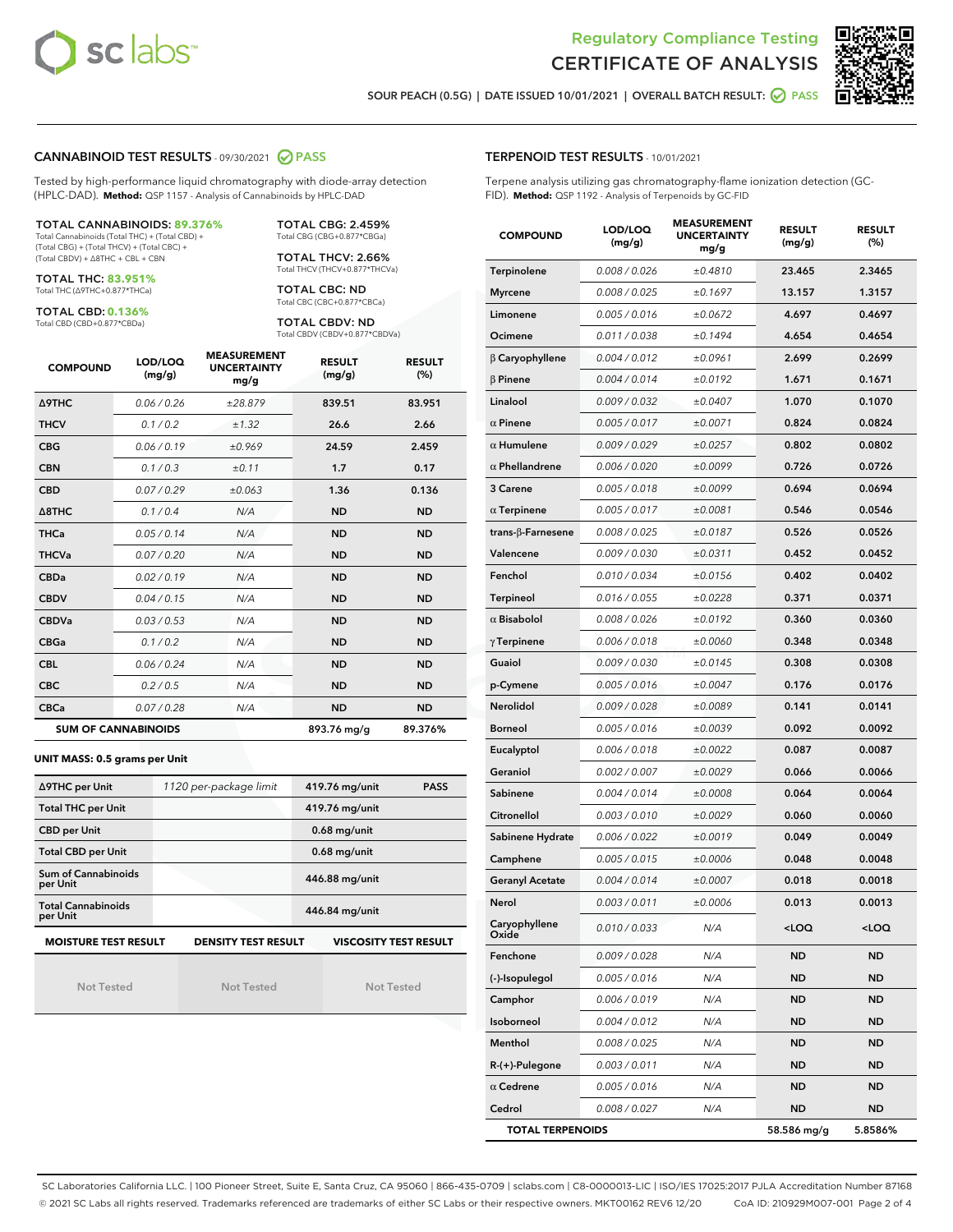



SOUR PEACH (0.5G) | DATE ISSUED 10/01/2021 | OVERALL BATCH RESULT: ● PASS

#### CATEGORY 1 PESTICIDE TEST RESULTS - 10/01/2021 2 PASS

Pesticide and plant growth regulator analysis utilizing high-performance liquid chromatography-mass spectrometry (HPLC-MS) or gas chromatography-mass spectrometry (GC-MS). \*GC-MS utilized where indicated. **Method:** QSP 1212 - Analysis of Pesticides and Mycotoxins by LC-MS or QSP 1213 - Analysis of Pesticides by GC-MS

| <b>COMPOUND</b>             | LOD/LOQ<br>$(\mu g/g)$ | <b>ACTION</b><br><b>LIMIT</b><br>$(\mu q/q)$ | <b>MEASUREMENT</b><br><b>UNCERTAINTY</b><br>$\mu$ g/g | <b>RESULT</b><br>$(\mu g/g)$ | <b>RESULT</b> |
|-----------------------------|------------------------|----------------------------------------------|-------------------------------------------------------|------------------------------|---------------|
| Aldicarb                    | 0.03 / 0.08            | $\ge$ LOD                                    | N/A                                                   | <b>ND</b>                    | <b>PASS</b>   |
| Carbofuran                  | 0.02 / 0.05            | $\ge$ LOD                                    | N/A                                                   | <b>ND</b>                    | <b>PASS</b>   |
| Chlordane*                  | 0.03 / 0.08            | $\ge$ LOD                                    | N/A                                                   | <b>ND</b>                    | <b>PASS</b>   |
| Chlorfenapyr*               | 0.03/0.10              | $\ge$ LOD                                    | N/A                                                   | <b>ND</b>                    | <b>PASS</b>   |
| Chlorpyrifos                | 0.02 / 0.06            | $\ge$ LOD                                    | N/A                                                   | <b>ND</b>                    | <b>PASS</b>   |
| Coumaphos                   | 0.02 / 0.07            | $\ge$ LOD                                    | N/A                                                   | <b>ND</b>                    | <b>PASS</b>   |
| Daminozide                  | 0.02 / 0.07            | $\ge$ LOD                                    | N/A                                                   | <b>ND</b>                    | <b>PASS</b>   |
| <b>DDVP</b><br>(Dichlorvos) | 0.03/0.09              | $>$ LOD                                      | N/A                                                   | <b>ND</b>                    | <b>PASS</b>   |
| Dimethoate                  | 0.03 / 0.08            | $\ge$ LOD                                    | N/A                                                   | <b>ND</b>                    | <b>PASS</b>   |
| Ethoprop(hos)               | 0.03/0.10              | $\ge$ LOD                                    | N/A                                                   | <b>ND</b>                    | <b>PASS</b>   |
| Etofenprox                  | 0.02/0.06              | $>$ LOD                                      | N/A                                                   | <b>ND</b>                    | <b>PASS</b>   |
| Fenoxycarb                  | 0.03 / 0.08            | $\ge$ LOD                                    | N/A                                                   | <b>ND</b>                    | <b>PASS</b>   |
| Fipronil                    | 0.03/0.08              | $>$ LOD                                      | N/A                                                   | <b>ND</b>                    | <b>PASS</b>   |
| Imazalil                    | 0.02 / 0.06            | $\ge$ LOD                                    | N/A                                                   | <b>ND</b>                    | <b>PASS</b>   |
| Methiocarb                  | 0.02 / 0.07            | $\ge$ LOD                                    | N/A                                                   | <b>ND</b>                    | <b>PASS</b>   |
| Methyl<br>parathion         | 0.03/0.10              | $>$ LOD                                      | N/A                                                   | <b>ND</b>                    | <b>PASS</b>   |
| <b>Mevinphos</b>            | 0.03/0.09              | $>$ LOD                                      | N/A                                                   | <b>ND</b>                    | <b>PASS</b>   |
| Paclobutrazol               | 0.02 / 0.05            | $\ge$ LOD                                    | N/A                                                   | <b>ND</b>                    | <b>PASS</b>   |
| Propoxur                    | 0.03 / 0.09            | $\ge$ LOD                                    | N/A                                                   | <b>ND</b>                    | <b>PASS</b>   |
| Spiroxamine                 | 0.03 / 0.08            | $\ge$ LOD                                    | N/A                                                   | <b>ND</b>                    | <b>PASS</b>   |
| Thiacloprid                 | 0.03/0.10              | $\ge$ LOD                                    | N/A                                                   | <b>ND</b>                    | <b>PASS</b>   |

#### CATEGORY 2 PESTICIDE TEST RESULTS - 10/01/2021 @ PASS

| <b>COMPOUND</b>          | LOD/LOO<br>$(\mu g/g)$ | <b>ACTION</b><br>LIMIT<br>$(\mu g/g)$ | <b>MEASUREMENT</b><br><b>UNCERTAINTY</b><br>$\mu$ g/g | <b>RESULT</b><br>$(\mu g/g)$ | <b>RESULT</b> |
|--------------------------|------------------------|---------------------------------------|-------------------------------------------------------|------------------------------|---------------|
| Abamectin                | 0.03/0.10              | 0.1                                   | N/A                                                   | <b>ND</b>                    | <b>PASS</b>   |
| Acephate                 | 0.02/0.07              | 0.1                                   | N/A                                                   | <b>ND</b>                    | <b>PASS</b>   |
| Acequinocyl              | 0.02/0.07              | 0.1                                   | N/A                                                   | <b>ND</b>                    | <b>PASS</b>   |
| Acetamiprid              | 0.02/0.05              | 0.1                                   | N/A                                                   | <b>ND</b>                    | <b>PASS</b>   |
| Azoxystrobin             | 0.02/0.07              | 0.1                                   | N/A                                                   | <b>ND</b>                    | <b>PASS</b>   |
| <b>Bifenazate</b>        | 0.01/0.04              | 0.1                                   | N/A                                                   | <b>ND</b>                    | <b>PASS</b>   |
| <b>Bifenthrin</b>        | 0.02 / 0.05            | 3                                     | N/A                                                   | <b>ND</b>                    | <b>PASS</b>   |
| <b>Boscalid</b>          | 0.03/0.09              | 0.1                                   | N/A                                                   | <b>ND</b>                    | <b>PASS</b>   |
| Captan                   | 0.19/0.57              | 0.7                                   | N/A                                                   | <b>ND</b>                    | <b>PASS</b>   |
| Carbaryl                 | 0.02/0.06              | 0.5                                   | N/A                                                   | <b>ND</b>                    | <b>PASS</b>   |
| Chlorantranilip-<br>role | 0.04/0.12              | 10                                    | N/A                                                   | <b>ND</b>                    | <b>PASS</b>   |
| Clofentezine             | 0.03/0.09              | 0.1                                   | N/A                                                   | <b>ND</b>                    | <b>PASS</b>   |

#### CATEGORY 2 PESTICIDE TEST RESULTS - 10/01/2021 continued

| <b>COMPOUND</b>               | LOD/LOQ<br>(µg/g) | <b>ACTION</b><br><b>LIMIT</b><br>(µg/g) | <b>MEASUREMENT</b><br><b>UNCERTAINTY</b><br>µg/g | <b>RESULT</b><br>(µg/g) | <b>RESULT</b> |
|-------------------------------|-------------------|-----------------------------------------|--------------------------------------------------|-------------------------|---------------|
| Cyfluthrin                    | 0.12 / 0.38       | $\overline{c}$                          | N/A                                              | <b>ND</b>               | <b>PASS</b>   |
| Cypermethrin                  | 0.11 / 0.32       | 1                                       | N/A                                              | <b>ND</b>               | <b>PASS</b>   |
| Diazinon                      | 0.02 / 0.05       | 0.1                                     | N/A                                              | <b>ND</b>               | <b>PASS</b>   |
| Dimethomorph                  | 0.03 / 0.09       | 2                                       | N/A                                              | ND                      | <b>PASS</b>   |
| Etoxazole                     | 0.02 / 0.06       | 0.1                                     | N/A                                              | <b>ND</b>               | <b>PASS</b>   |
| Fenhexamid                    | 0.03 / 0.09       | 0.1                                     | N/A                                              | ND                      | <b>PASS</b>   |
| Fenpyroximate                 | 0.02 / 0.06       | 0.1                                     | N/A                                              | <b>ND</b>               | <b>PASS</b>   |
| Flonicamid                    | 0.03 / 0.10       | 0.1                                     | N/A                                              | ND                      | <b>PASS</b>   |
| Fludioxonil                   | 0.03 / 0.10       | 0.1                                     | N/A                                              | <b>ND</b>               | <b>PASS</b>   |
| Hexythiazox                   | 0.02 / 0.07       | 0.1                                     | N/A                                              | ND                      | <b>PASS</b>   |
| Imidacloprid                  | 0.04 / 0.11       | 5                                       | N/A                                              | ND                      | <b>PASS</b>   |
| Kresoxim-methyl               | 0.02 / 0.07       | 0.1                                     | N/A                                              | <b>ND</b>               | <b>PASS</b>   |
| <b>Malathion</b>              | 0.03 / 0.09       | 0.5                                     | N/A                                              | ND                      | <b>PASS</b>   |
| Metalaxyl                     | 0.02 / 0.07       | $\overline{c}$                          | N/A                                              | ND                      | <b>PASS</b>   |
| Methomyl                      | 0.03 / 0.10       | 1                                       | N/A                                              | <b>ND</b>               | <b>PASS</b>   |
| Myclobutanil                  | 0.03 / 0.09       | 0.1                                     | N/A                                              | ND                      | <b>PASS</b>   |
| Naled                         | 0.02 / 0.07       | 0.1                                     | N/A                                              | ND                      | <b>PASS</b>   |
| Oxamyl                        | 0.04 / 0.11       | 0.5                                     | N/A                                              | ND                      | <b>PASS</b>   |
| Pentachloronitro-<br>benzene* | 0.03 / 0.09       | 0.1                                     | N/A                                              | ND                      | <b>PASS</b>   |
| Permethrin                    | 0.04 / 0.12       | 0.5                                     | N/A                                              | <b>ND</b>               | <b>PASS</b>   |
| Phosmet                       | 0.03/0.10         | 0.1                                     | N/A                                              | ND                      | <b>PASS</b>   |
| Piperonylbu-<br>toxide        | 0.02 / 0.07       | 3                                       | N/A                                              | ND                      | <b>PASS</b>   |
| Prallethrin                   | 0.03 / 0.08       | 0.1                                     | N/A                                              | <b>ND</b>               | <b>PASS</b>   |
| Propiconazole                 | 0.02 / 0.07       | 0.1                                     | N/A                                              | ND                      | <b>PASS</b>   |
| Pyrethrins                    | 0.04 / 0.12       | 0.5                                     | N/A                                              | ND                      | <b>PASS</b>   |
| Pyridaben                     | 0.02 / 0.07       | 0.1                                     | N/A                                              | ND                      | <b>PASS</b>   |
| Spinetoram                    | 0.02 / 0.07       | 0.1                                     | N/A                                              | ND                      | <b>PASS</b>   |
| Spinosad                      | 0.02 / 0.07       | 0.1                                     | N/A                                              | ND                      | <b>PASS</b>   |
| Spiromesifen                  | 0.02 / 0.05       | 0.1                                     | N/A                                              | ND                      | <b>PASS</b>   |
| Spirotetramat                 | 0.02 / 0.06       | 0.1                                     | N/A                                              | ND                      | <b>PASS</b>   |
| Tebuconazole                  | 0.02 / 0.07       | 0.1                                     | N/A                                              | ND                      | <b>PASS</b>   |
| Thiamethoxam                  | 0.03 / 0.10       | 5                                       | N/A                                              | ND                      | <b>PASS</b>   |
| Trifloxystrobin               | 0.03 / 0.08       | 0.1                                     | N/A                                              | <b>ND</b>               | <b>PASS</b>   |

SC Laboratories California LLC. | 100 Pioneer Street, Suite E, Santa Cruz, CA 95060 | 866-435-0709 | sclabs.com | C8-0000013-LIC | ISO/IES 17025:2017 PJLA Accreditation Number 87168 © 2021 SC Labs all rights reserved. Trademarks referenced are trademarks of either SC Labs or their respective owners. MKT00162 REV6 12/20 CoA ID: 210929M007-001 Page 3 of 4